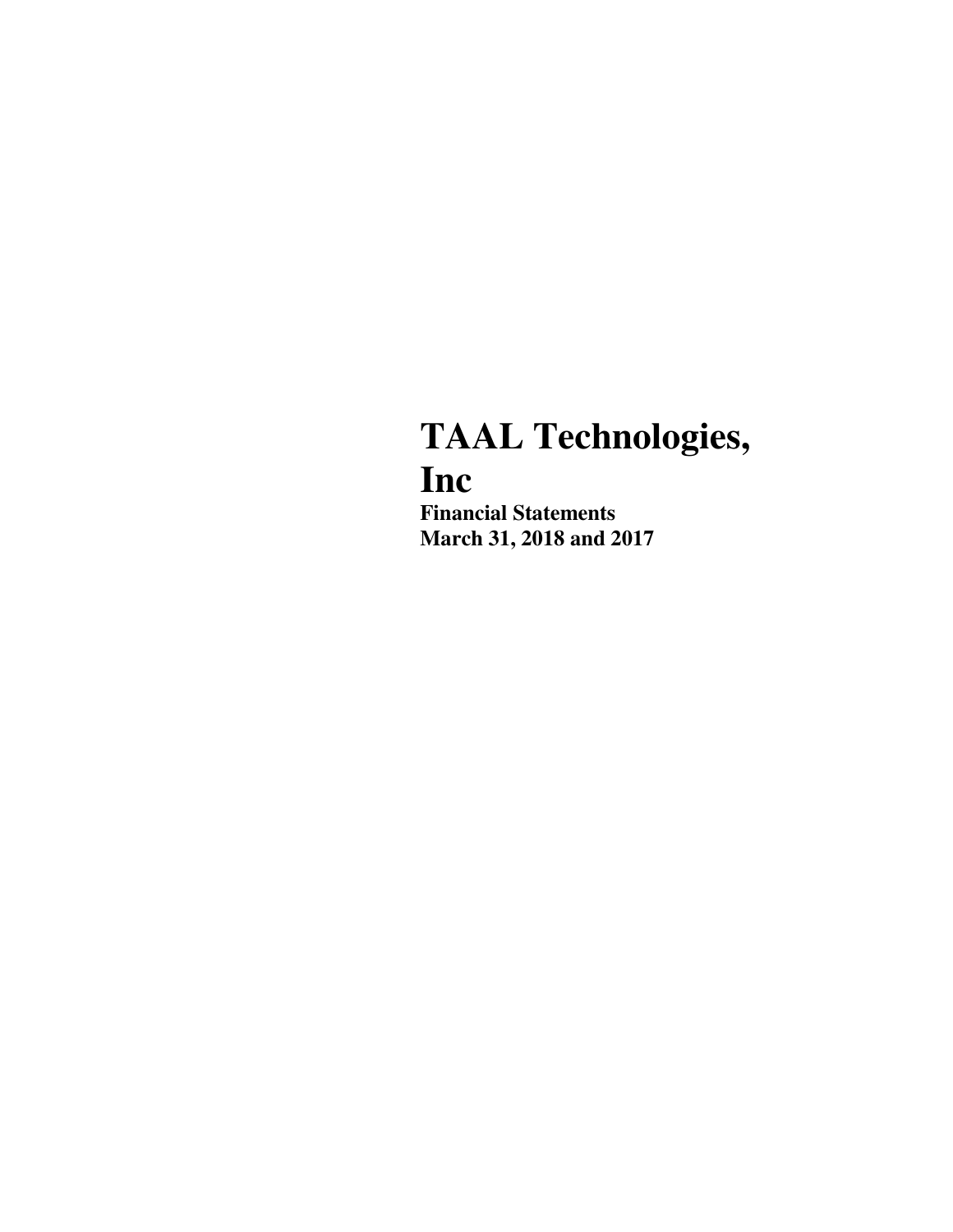| <b>Financial Statements</b> |  |
|-----------------------------|--|
|                             |  |
|                             |  |
|                             |  |
|                             |  |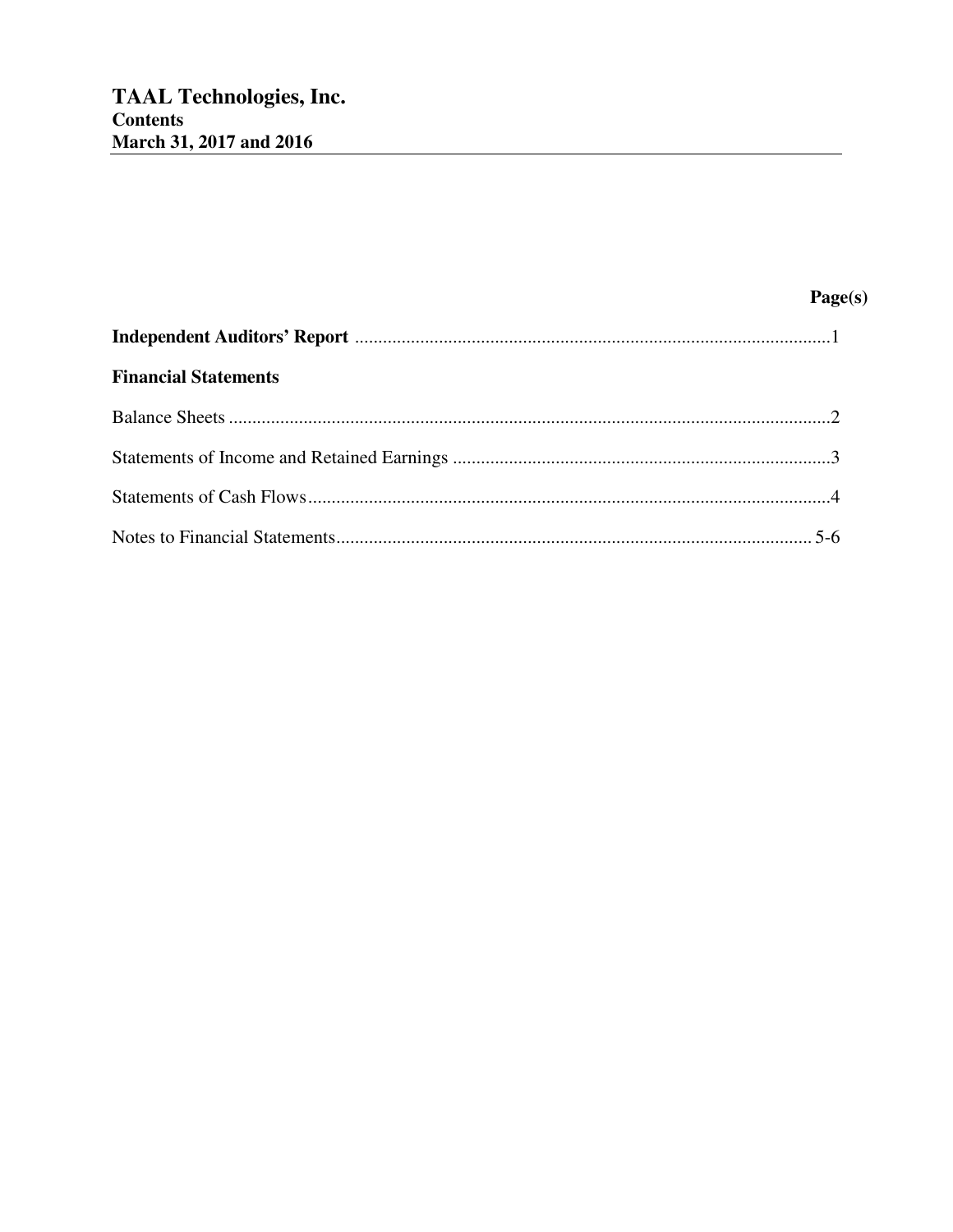**Mitesh Jain Certified Public Accountant 2 Hayloft Ln Roslyn Heights, NY 11577 Tel 718-969-3929 Fax 917-536-9747** 

#### **Independent Auditors' Report**

To the Stockholder of TAAL Technologies, Inc.

We have audited the accompanying balance sheets of TAAL Technologies, Inc. (the "Company") as of March 31, 2018 and 2017 and the related statements of income and retained earnings and cash flows for the years then ended. These financial statements are the responsibility of the Company's management. Our responsibility is to express an opinion on these financial statements based on our audits.

We conducted our audits in accordance with auditing standards generally accepted in the United States of America. Those standards require that we plan and perform the audit to obtain reasonable assurance about whether the financial statements are free of material misstatement. An audit includes examining, on a test basis, evidence supporting the amounts and disclosures in the financial statements. An audit also includes assessing the accounting principles used and significant estimates made by management, as well as evaluating the overall financial statement presentation. We believe that our audit provides a reasonable basis for our opinion.

In our opinion, the financial statements referred to in the first paragraph present fairly, in all material respects, the financial position of TAAL Technologies, Inc. as of March 31, 2018 and 2017 and the results of its operations and its cash flows for the years then ended in conformity with accounting principles generally accepted in the United States of America.

M. B. fain

New York, NY May 3, 2018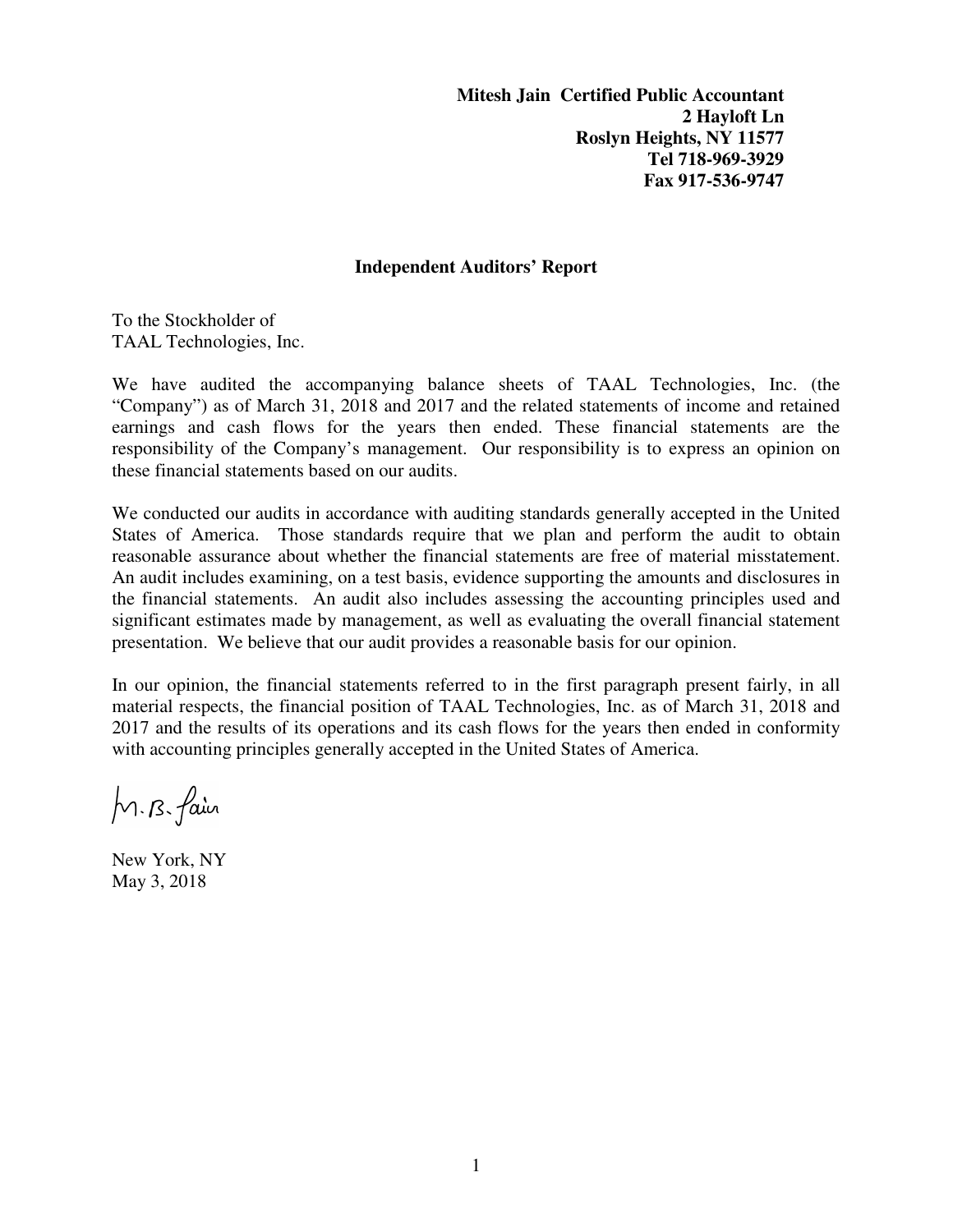# **TAAL Technologies, Inc. Balance Sheets March 31, 2018 and 2017**

|                                                        | March 31, |         |               |         |
|--------------------------------------------------------|-----------|---------|---------------|---------|
|                                                        | 2018      |         | 2017          |         |
| <b>Assets</b>                                          |           |         |               |         |
| Current assets                                         |           |         |               |         |
| Cash and cash equivalents                              | \$        | 152,526 | \$            | 59,066  |
| Accounts receivable, net of allowance                  |           | 341,961 |               | 126,690 |
| Receivable - other                                     |           | 36,490  |               | 52,200  |
| Total current assets                                   |           | 530,977 |               | 237,956 |
| <b>Non-Current Assets</b>                              |           |         |               |         |
| Vehicle, net of accumulated depreciation of \$2,113    |           | 11,973  |               |         |
| <b>Total assets</b>                                    | \$        | 542,950 | $\mathcal{S}$ | 237,956 |
| Liabilities and stockholder's equity                   |           |         |               |         |
| <b>Current liabilities</b>                             |           |         |               |         |
| Accounts payable and accrued expenses                  |           | 234,101 | \$            | 26,654  |
| <b>Total current liabilities</b>                       |           | 234,101 |               | 26,654  |
| Commitments and contingencies                          |           |         |               |         |
| Stockholder's equity                                   |           |         |               |         |
| Common stock, \$1 par value; 50,000 shares authorized; |           |         |               |         |
| 30,000 shares issued                                   |           | 30,000  |               | 30,000  |
| Retained earnings                                      |           | 278,849 |               | 181,302 |
| <b>Total stockholder's equity</b>                      |           | 308,849 |               | 211,302 |
| Total liabilities and stockholder's equity             | \$        | 542,950 | \$            | 237,956 |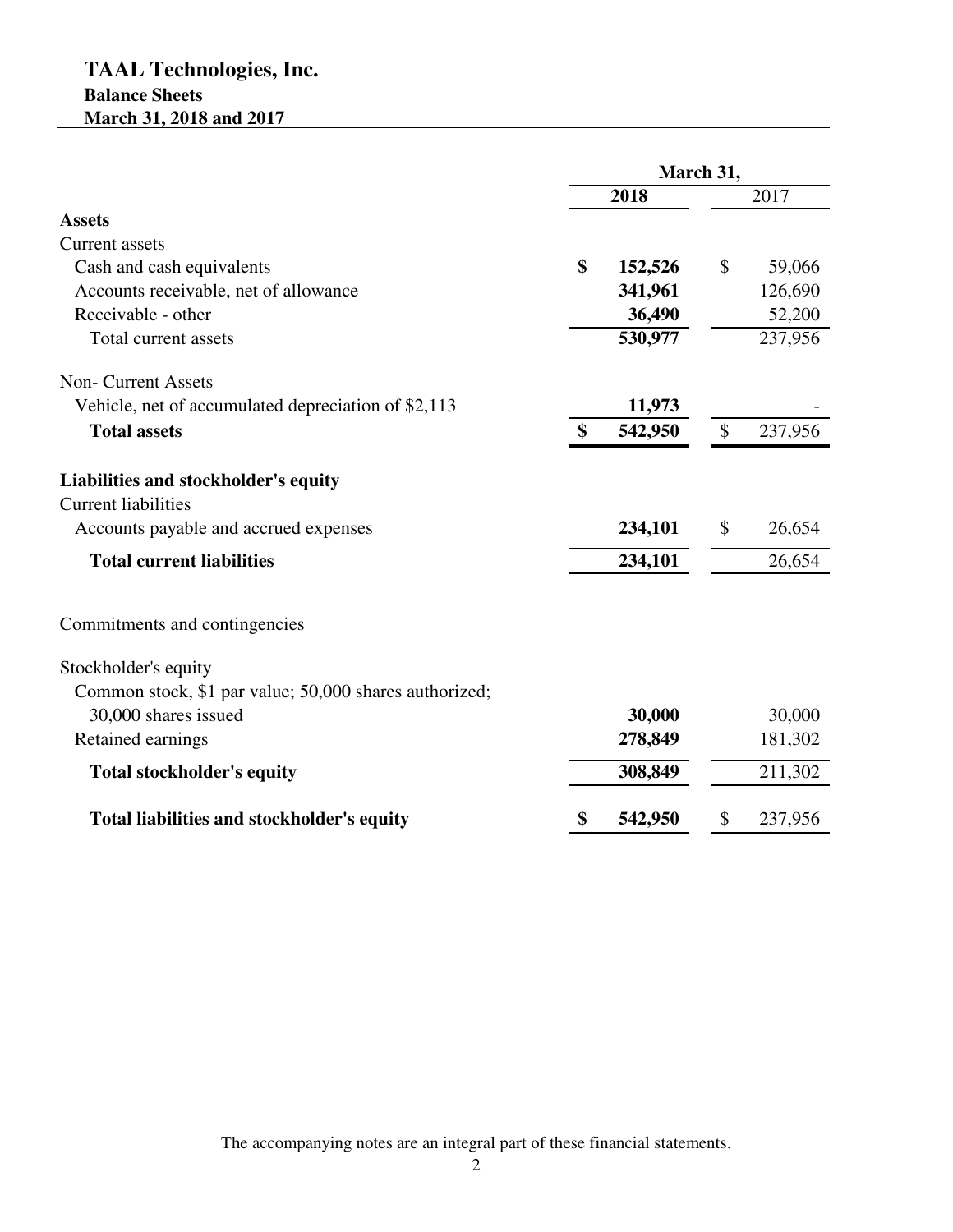# **TAAL Technologies, Inc. Statements of Income and Retained Earnings Years Ended March 31, 2018 and 2017**

|                                  |                 | March 31,       |  |  |
|----------------------------------|-----------------|-----------------|--|--|
|                                  | 2018            | 2017            |  |  |
| <b>Revenue from services</b>     | 3,200,181<br>\$ | 2,165,999<br>\$ |  |  |
| Cost of services                 | 2,724,098       | 1,867,209       |  |  |
| <b>Gross profit</b>              | 476,083         | 298,790         |  |  |
| Operating expenses               | 336,781         | 204,484         |  |  |
| <b>Income before taxes</b>       | 139,302         | 94,306          |  |  |
| Income taxes                     | 41,755          | 30,536          |  |  |
| Net income                       | 97,547          | 63,770          |  |  |
| Retained earnings, beginning     | 181,302         | 117,532         |  |  |
| <b>Retained earnings, ending</b> | 278,849<br>\$   | \$<br>181,302   |  |  |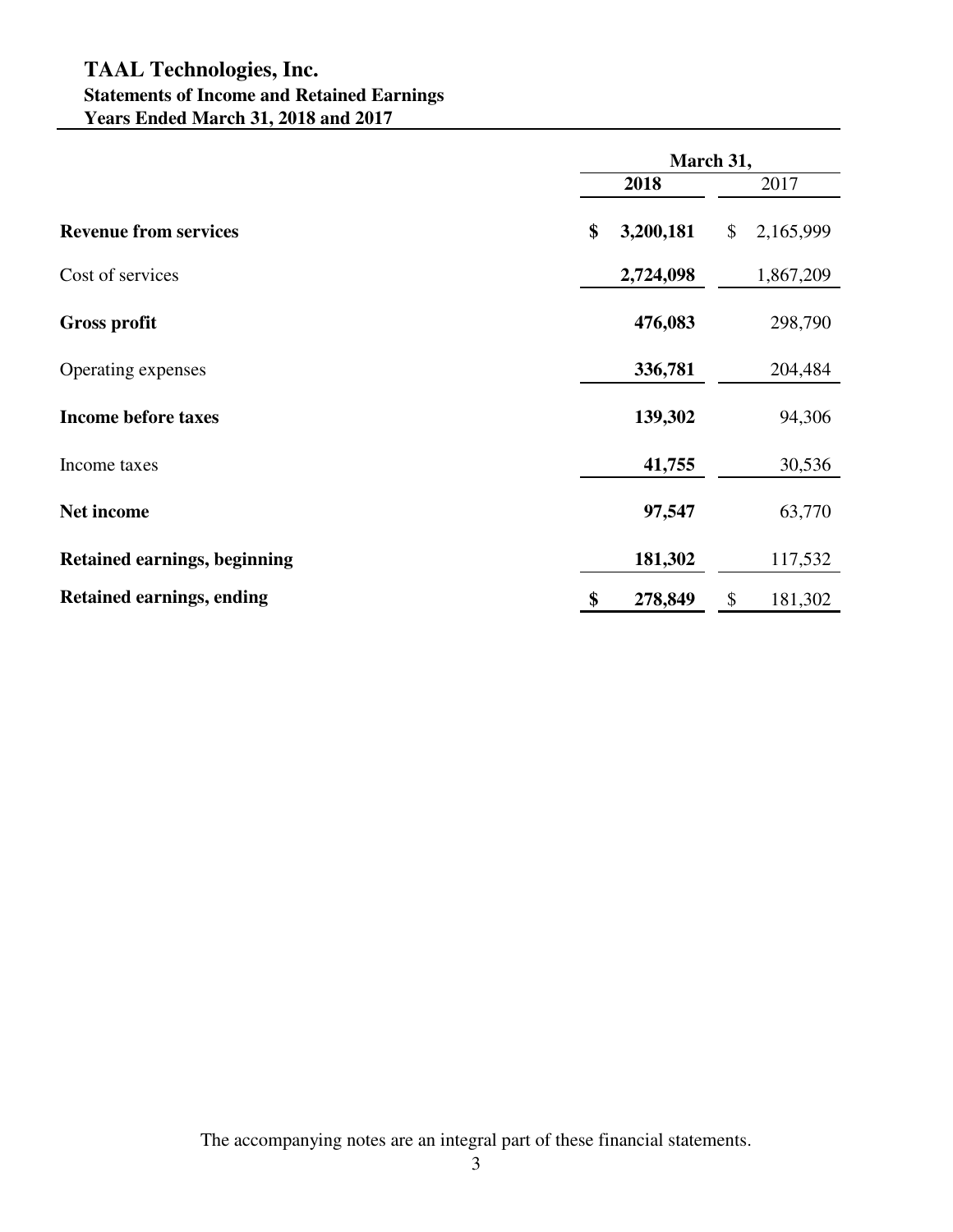|                           | <b>Additional</b> |                                |                 |              |
|---------------------------|-------------------|--------------------------------|-----------------|--------------|
|                           | <b>Common</b>     | paid in                        | <b>Retained</b> |              |
|                           | <b>Stock</b>      | capital                        | <b>Earnings</b> | <b>Total</b> |
| Balance at March 31, 2017 | \$30,000          | -S<br>$\overline{\phantom{a}}$ | \$181,302       | \$211,302    |
| Comprehensive income      |                   |                                | 97.547          | 97,547       |
| Balance at March 31,2018  | \$30,000          | \$<br>$\blacksquare$           | \$278,849       | \$308,849    |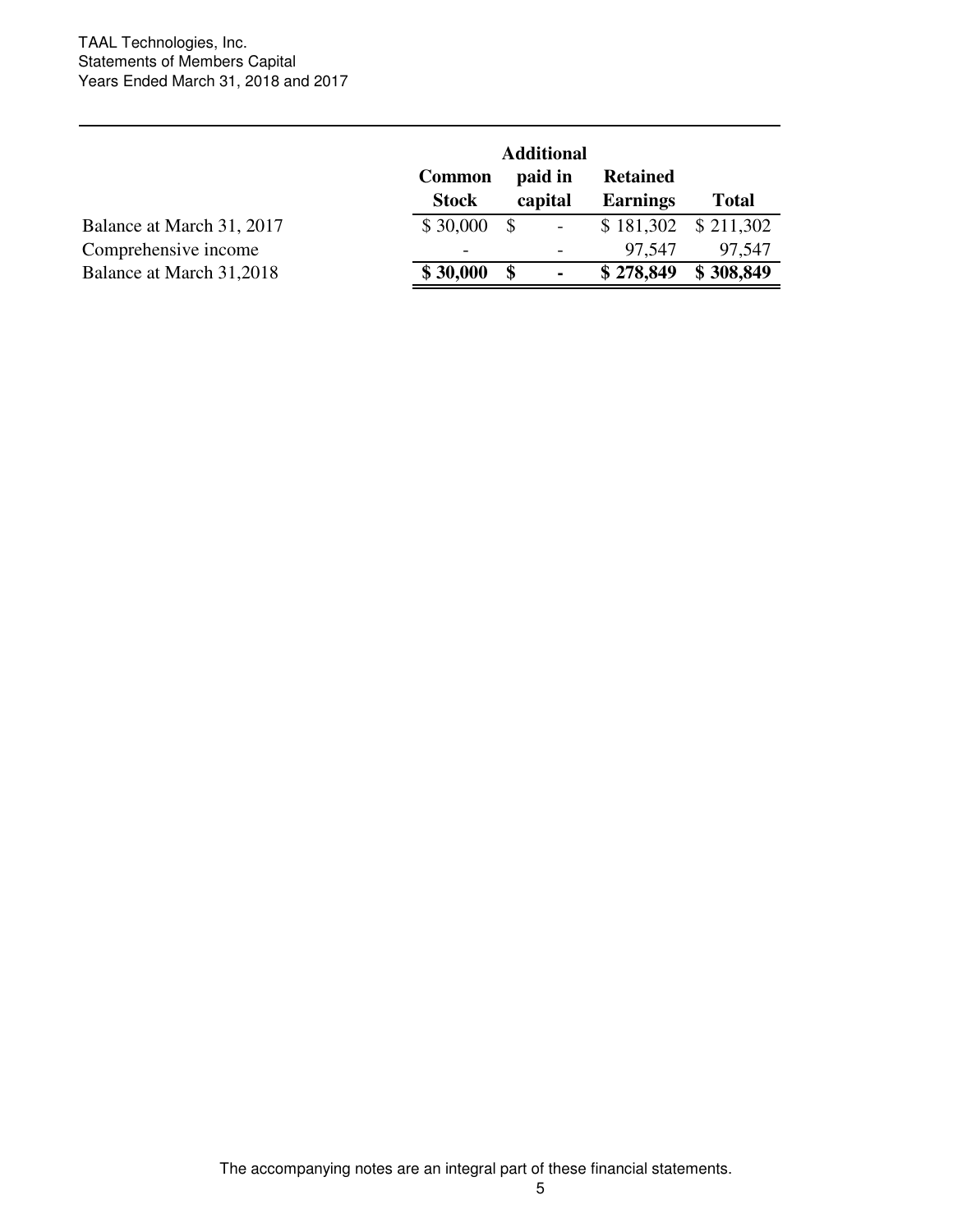|                                                                                                | March 31, |           |              |          |
|------------------------------------------------------------------------------------------------|-----------|-----------|--------------|----------|
|                                                                                                |           | 2018      |              | 2017     |
| <b>Cash flows from operating activities</b>                                                    |           |           |              |          |
| Net income                                                                                     | \$        | 97,547    | $\mathbb{S}$ | 63,770   |
| Adjustments to reconcile net income to net cash provided by (used in)<br>operating activities: |           |           |              |          |
| Depreciation                                                                                   |           | 2,113     |              |          |
| Increase (decrease) in cash attributable to changes in operating<br>assets and liabilities:    |           |           |              |          |
| Accounts receivable                                                                            |           | (215,271) |              | 54,795   |
| Prepaid expenses and other current assets                                                      |           | 15,710    |              | (36,370) |
| Accrued expenses                                                                               |           | 207,447   |              | (39,320) |
| Payable to affiliate                                                                           |           |           |              |          |
| Net cash provided by (used in) operating activities                                            |           | 107,546   |              | 42,875   |
| <b>Cash flows from Investing activities</b>                                                    |           |           |              |          |
| Purchase of vehicle                                                                            |           | (14,086)  |              |          |
| Net cash used in investing activities                                                          |           | (14,086)  |              |          |
| Net increase in cash and cash equivalents                                                      |           | 93,460    |              | 42,875   |
| <b>Cash and cash equivalents</b>                                                               |           |           |              |          |
| Beginning                                                                                      |           | 59,066    |              | 16,191   |
| Ending                                                                                         | \$        | 152,526   | \$           | 59,066   |
| Supplemental disclosures of cash flow information                                              |           |           |              |          |
| Cash paid for:                                                                                 |           |           |              |          |
| Income taxes                                                                                   | \$        | 22,755    | \$           | 7,059    |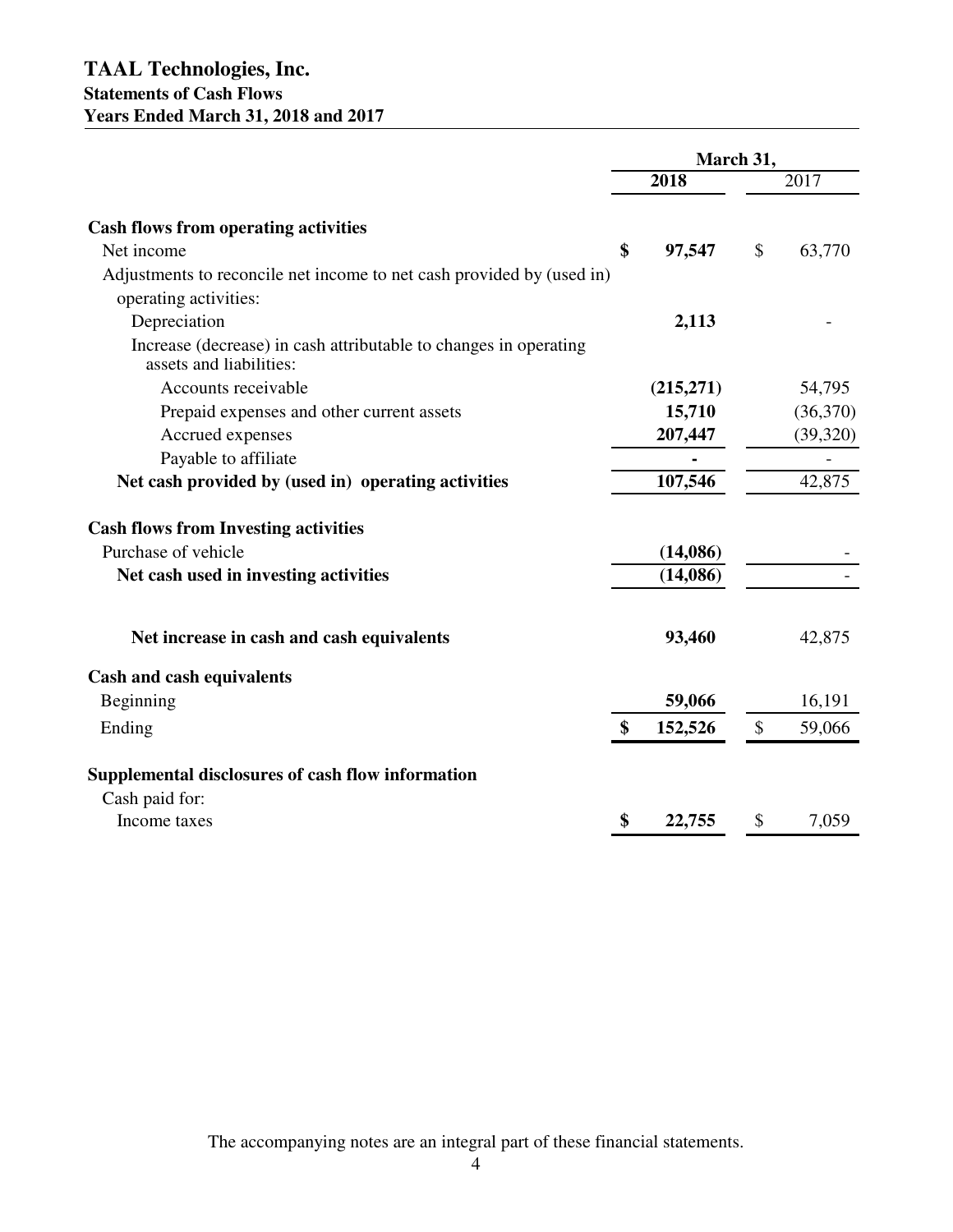## **1. Organization**

TAAL Technologies, Inc. ("TAAL Tech" or the "Company") is a Delaware corporation incorporated on June 19, 2009. It is a wholly owned subsidiary of TAAL Tech India Private Limited, a foreign entity. TAAL Tech is a niche engineering and technology solutions provider serving global corporations in their pursuit for faster innovation and technological excellence. TAAL Tech provides product engineering services, R&D services and IT Services customized to specific needs of individual customer.

## **2. Summary of Accounting Policies**

## **Cash and Cash Equivalents**

The Company considers all highly liquid investments purchased with an original maturity of three months or less to be cash equivalents. Cash balances which are maintained financial institutions are insured by the Federal Deposit Insurance Corporation ("FDIC"). At various times throughout the year, the Company's cash balances exceeded the FDIC limit. As of March 31, 2018, the Company has no cash account balances in excess of the amount insured by the FDIC.

## **Accounts Receivable**

The Company generates revenues from sales of services by placement of employees at parent and affiliated companies' clients. Revenues are recognized as services are performed. The majority of revenues are generated by placement, where billings are generally negotiated and invoiced on a cost plus basis. Accordingly, as contingent workers are placed, the Company records revenues based on the hours worked. Provisions for sales allowances, based on historical experience, are recognized at the time the related sale is recognized.

The Company records revenues from sales of services and the related direct costs in accordance with the accounting guidance on reporting revenue gross as a principal versus net as an agent. In situations where we act as a principal in the transaction, the Company reports gross revenues and cost of services. When the Company acts as an agent, the revenue is recorded on the net basis. Amounts billed to clients for out-of-pocket or other cost reimbursements are included in revenues from services, and the related costs are included in cost of services.

## **Allowance for Doubtful Accounts**

The Company records an allowance for doubtful accounts recorded as an estimate of the accounts receivable balance that may not be collected. This allowance is calculated on an entity-by-entity basis with consideration for historical write-off experience, the current aging of receivables and a specific review for potential bad debts. Items that affect this balance mainly include bad debt expense and the write-off of accounts receivable balances.